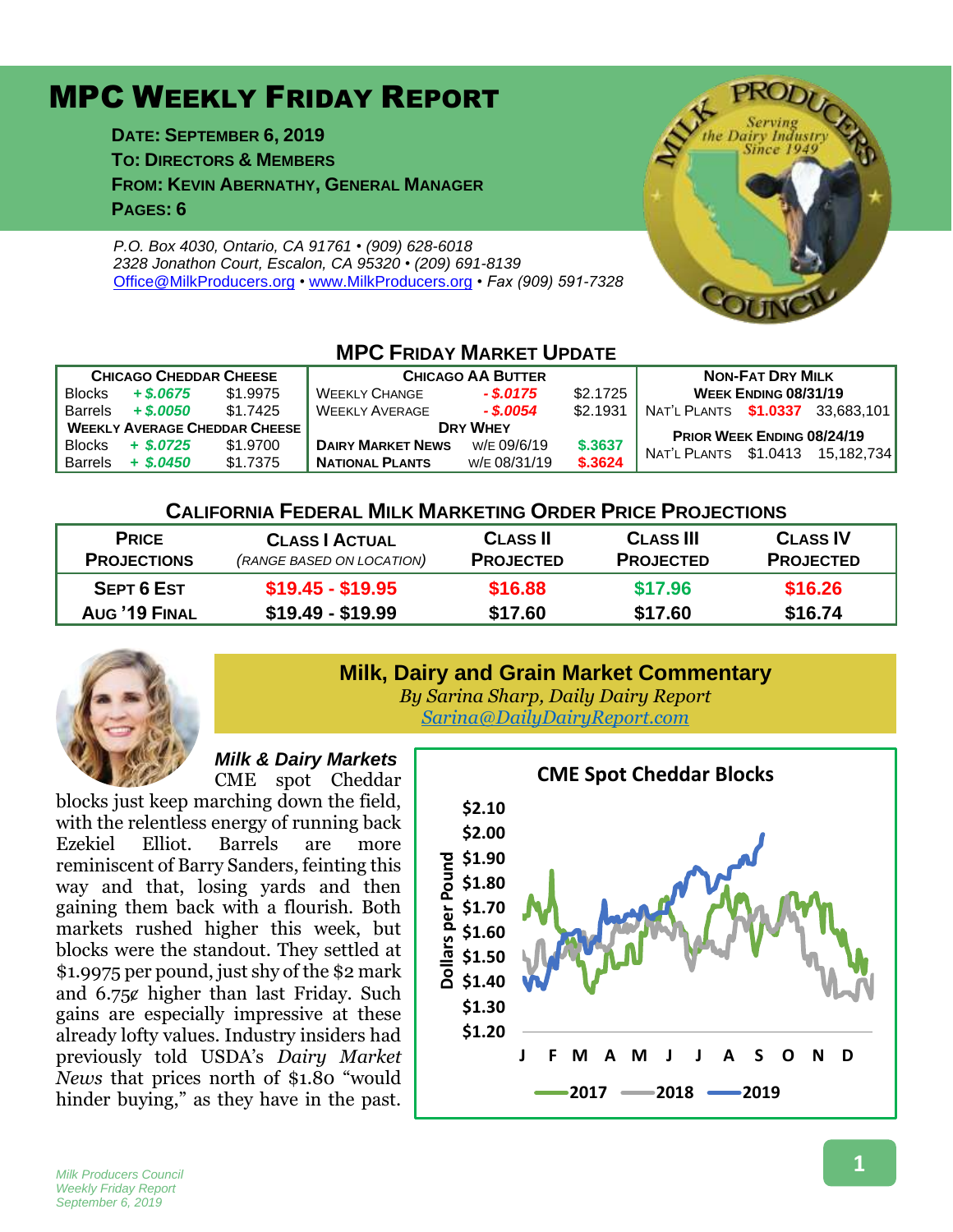

But, for now at least, blocks cannot be stopped. They stand at the highest price since November 2014. Barrels inched up  $0.5¢$  this week to \$1.7425. CME spot whey powder also gained a half-cent and reached 39.5¢.

Football season has arrived, schools are back in session, and cheese demand is excellent. Output is not keeping pace. Processors made 1.1 billion pounds of cheese in July, up just 0.5% from July 2018. Tighter milk supplies in the Midwest and a shift toward Italian cheese production in California and Idaho reduced national Cheddar output to just 307.4 million pounds,

down 5.5% year over year. That has helped to fuel the spot market, but traders remain concerned that fresh cheese will become more plentiful this fall. September Class III futures jumped  $33\ell$  this week to

nearly \$18 per cwt., but most other contracts settled in the red.

While Cheddar blocks score fresh multi-year highs, spot butter reached a milestone of a very different sort. It slumped  $1.75¢$  this week to \$2.1725, a one-year low. Butterfat products also fared poorly at Tuesday's Global Dairy Trade (GDT) auction. Whole milk powder prices fell 0.8% from the previous event, anhydrous milkfat dropped 1.5%, and butter held steady at the equivalent of \$1.78 per pound (adjusted to 80% butterfat, the U.S. standard). Cheap imported fat boosted U.S. butter output in July to 142.7 million pounds, 6% more than in July



2018. With plentiful stocks, rising production, and abundant imports, the butter market is on its heels.

The milk powder market is on firmer footing. Spot nonfat dry milk (NDM) climbed  $0.75\ell$  this week to \$1.0475, its highest price since June. At the GDT, skim milk powder (SMP) ralled 0.7% to the equivalent of NDM at \$1.21 per pound. Milk powder makers dried a lot of NDM – and comparatively little SMP – in July, but they kept it moving. Combined production of NDM and SMP totaled 205.6 million pounds, up 4% from July 2018. But manufacturers' stocks of NDM climbed just 2.3 million pounds from June to July. At 291.2 million pounds, inventories were 8.3% lower than the prior year.

U.S. NDM/SMP exports in July fell 8.9% short of year-ago volumes despite higher shipments to Mexico. Weak demand from Asia reduced shipments of all varieties of dairy products in July. The U.S. sent 10.9% less cream, 38.9% less butter and milkfat, and 28.2% less dry whey abroad than it did in July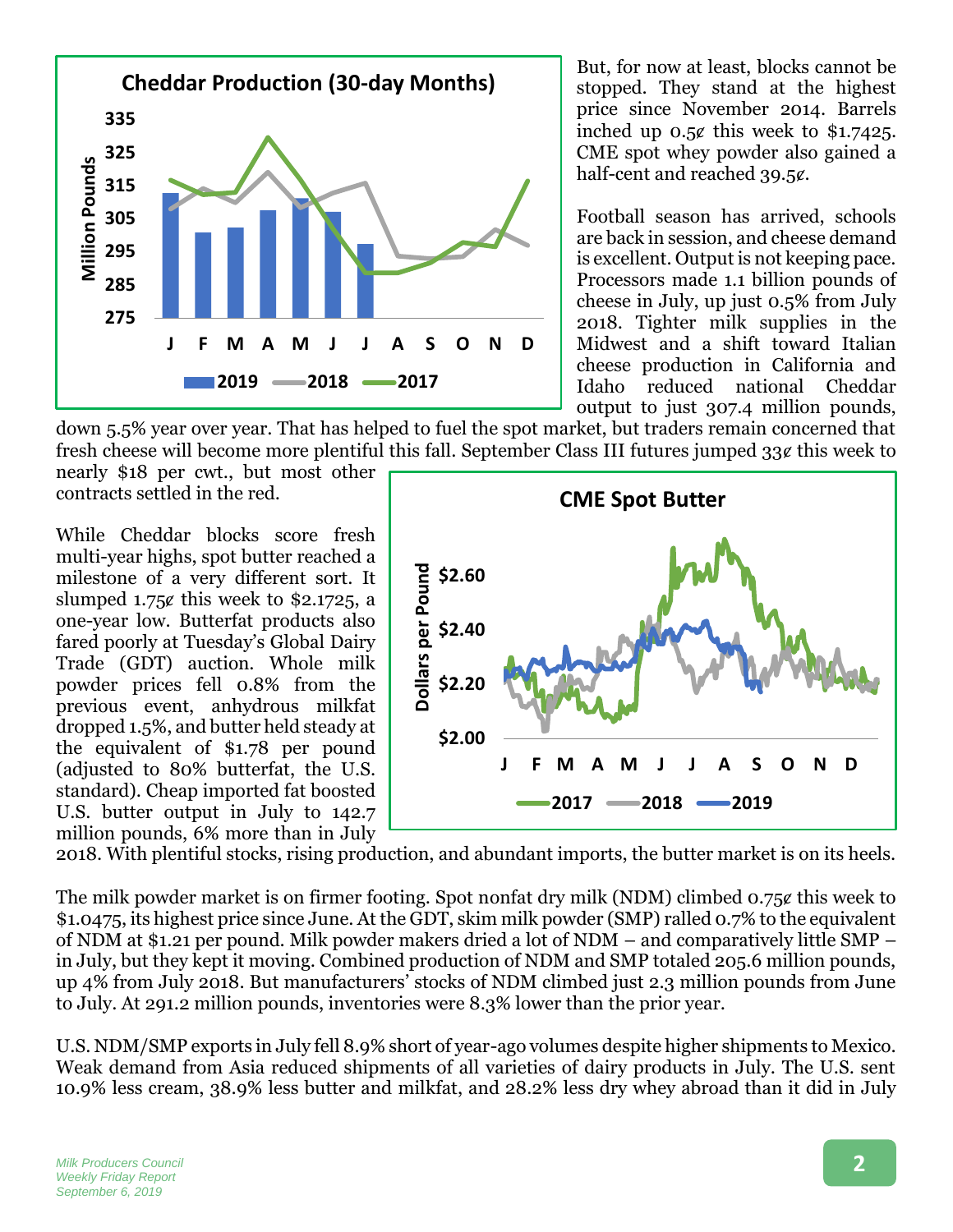

2018. U.S. cheese and curd exports topped the prior year by 0.3%, but the modest gain was the result of lower shipments to Mexico in July 2018, when higher tariffs began to take effect, rather than an indication of strengthening foreign demand for U.S. cheese. Shipments to South Korea fell 39.2% from a year ago, while exports to Japan dropped 16.4%. South Korea and Japan are America's second and third largest cheese foreign markets. Comparatively high U.S. dairy product values, a strong currency, and punitive tariffs have created major headwinds for dairy exports. An economic

slowdown in southeast Asia is an unwelcome development in an already tempestuous export environment.

Fortunately for U.S. dairy producers, slow growth in milk output and firm domestic demand is compensating for diminished export prospects in the cheese and milk powder markets. U.S. milk output

seems likely to hold near year-ago levels, which would continue to undergird milk prices. Slaughter volumes remain high, suggesting that the dairy herd is still shrinking. Springer values have perked up. While this signals that some producers are looking to keep their barns full, it has also ushered in a new wave of dairy dispersals. Some dairy producers have weathered the downturn but have soured on the industry. Now that their



facilities and livestock will command more than firesale prices, they are looking to sell. A big boom in U.S. milk production is unlikely in the near term.

#### *Grain Markets*

The feed markets fell. December corn futures settled today at a life-of-contract low of \$3.555 per bushel, down 14.25¢ from last Friday. Finishing at \$8.5775, November soybeans lost 11.25¢. Crop analysts are slowly raising their assessment of the national corn and soybean yields. There are no sub-freezing temperatures in the forecast, easing concerns that a killing frost will damage the stunted crops. Still, it's been a very unusual growing season, so the market will not feel confident in harvest prospects until the combines are rolling. Stockpiles are expected to remain ample despite some areas with very poor crops, as export volumes have disappointed, leaving more feed for U.S. end users.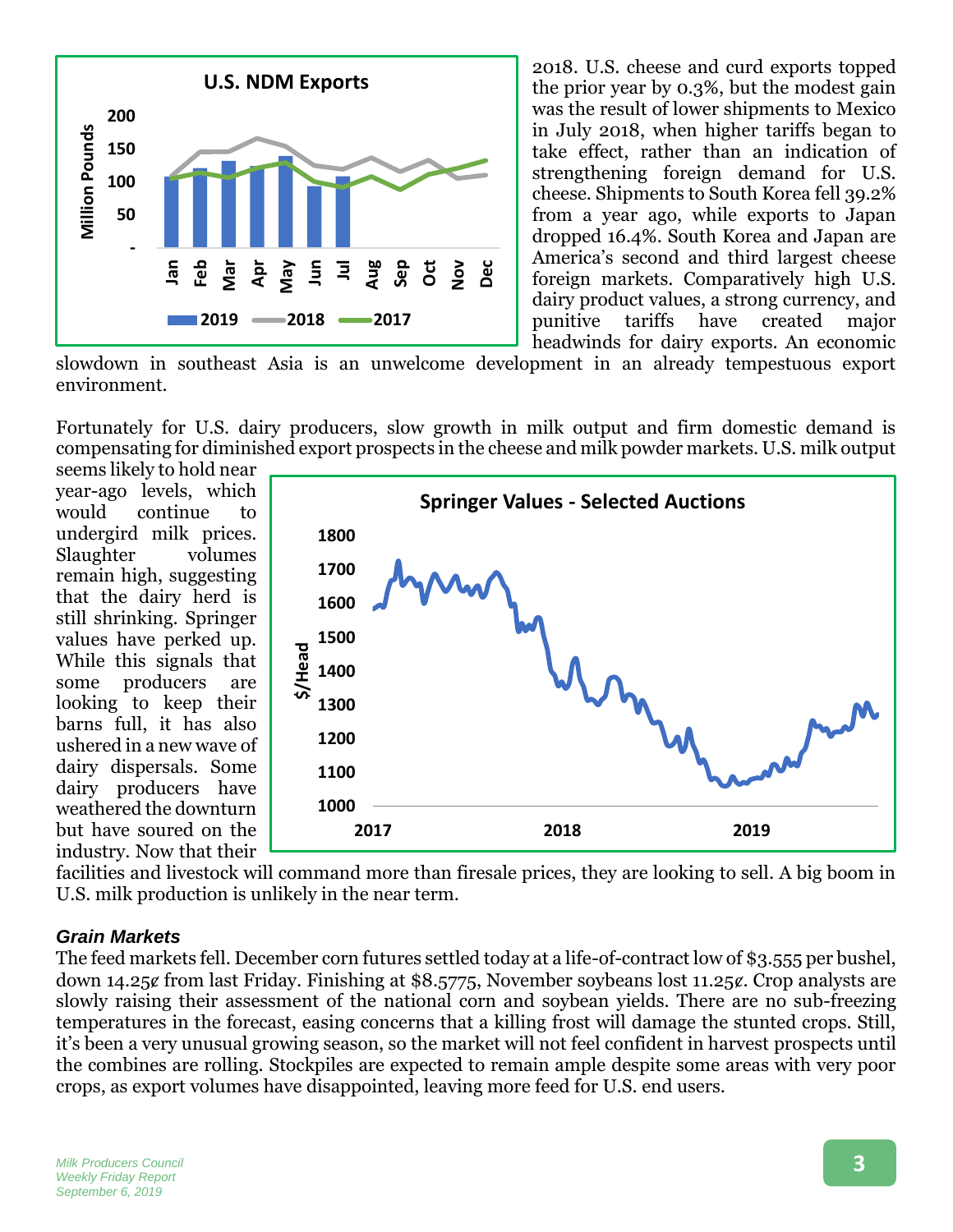

# **The Quota Process Continues: Phase 2 Producer Feedback Meetings Scheduled For Later This Month**

*By Geoff Vanden Heuvel, Director of Regulatory and Economic Affairs [Geoff@MilkProducers.org](mailto:Geoff@MilkProducers.org)*

Just over a month ago, more than 370 dairy farmers and allied industry professionals participated in a series of meetings to discuss the future of Quota in California. These

events were Phase 1 of three-part process, designed to be think tank sessions where dairy farmers had an opportunity to share their ideas and learn about the history of Quota. You can read my review and analysis of these meetings [here.](http://www.milkproducerscouncil.org/wp-content/uploads/newsletter_2019/2019-08-02%20MPC%20Newsletter.pdf#page=4) You can also watch a video recap of the Phase 1 meetings on the United Dairy Families of California website [here.](https://www.dairyfamilies.org/phase1)



Phase 2 of this process will occur later this month, where dairy farmers can provide feedback on the ideas generated out of the Phase 1 meetings. These meetings will be on September 25 and 26 in Tulare and Modesto, respectively, and if you plan to attend these meetings, please register for them [here.](https://www.dairyfamilies.org/events) Additional meeting details are below.

Prior to these Phase 2 meetings, several documents will be released and producers are

encouraged to read them so they can fully participate in the discussions on September 25 and 26. We will share an update in the MPC Friday Report when these documents are made available.

This process has been producer-driven from the start, and I encourage our MPC producers – whether you do or do not own Quota – to attend these meetings as our dairy community works together on a path forward on this important industry issue.

## **PHASE 2 PRODUCER FEEDBACK MEETING SCHEDULE**

**Tulare** Sept 25th **9am - 11am** [Heritage Complex Social Hall](https://goo.gl/maps/txa5gVAaMhYJtVW28) 4500 S Laspina St, Tulare, CA 93274 **[R E G I S T E](https://dairyfamilies.z2systems.com/np/clients/dairyfamilies/eventRegistration.jsp?event=66) R F O R T U L A R E 9 A M**

**Modesto** Sept 26th **9am - 11am** [Stanislaus County Agricultural Center](https://goo.gl/maps/degMoJKDw9vDUBY16) 3800 Cornucopia Way #B Modesto, California 95358-9492 **[R E G I S T E R](https://dairyfamilies.z2systems.com/eventReg.jsp?event=76) F O R M O D E S T O 9 A M**

**Tulare** Sept 25th **2pm - 5pm** [Heritage Complex Social Hall](https://goo.gl/maps/txa5gVAaMhYJtVW28) 4500 S Laspina St, Tulare, CA 93274 **[R E G I S T E R](https://dairyfamilies.z2systems.com/np/clients/dairyfamilies/eventRegistration.jsp?event=71) F O R T U L A R E 2 P M**

**Modesto** Sept 26th **2pm - 5pm** [Stanislaus County Agricultural Center](https://goo.gl/maps/degMoJKDw9vDUBY16) 3800 Cornucopia Way #B Modesto, California 95358-9492 **[R E G I S T E R](https://dairyfamilies.z2systems.com/np/clients/dairyfamilies/eventRegistration.jsp?event=81) F O R M O D E S T O 2 P M**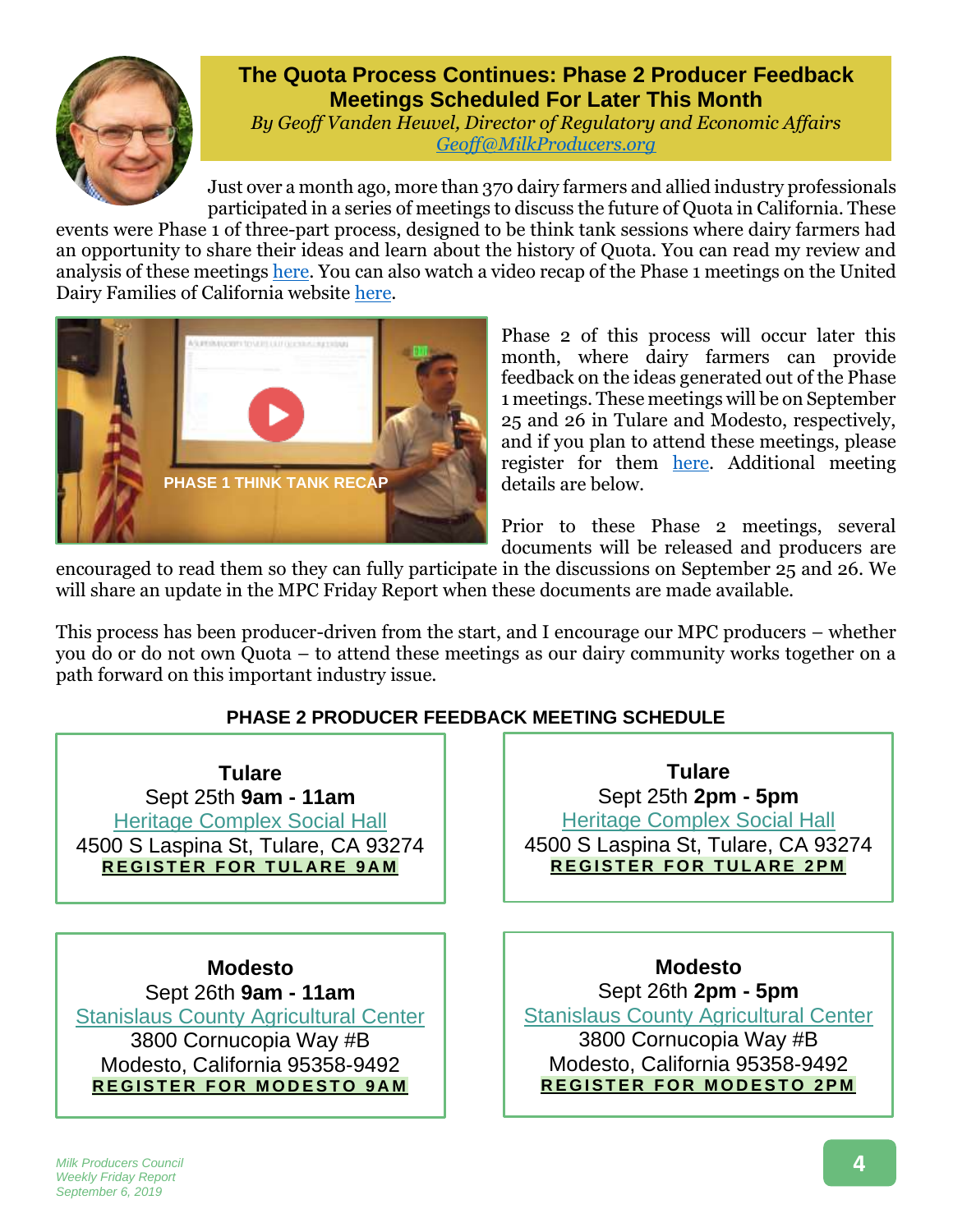#### **Cows and Climate: New Series on YouTube** *Courtesy of Dairy Cares*

*Milk Producers Council has been a longstanding member of Dairy Cares, a coalition of dairy trade groups, cooperatives, processors, and allied industry members working together on industry sustainability issues. The below article published by Dairy Cares details their new series on YouTube, exploring the connection between cows and climate.*

#### **From Dairy Cares**

Curious about the connection between cows and climate? Dairy Cares' new YouTube series can help satisfy that curiosity. The short videos feature Dr.

Frank Mitloehner, professor and air quality specialist at University of California, Davis, known on Twitter as [@GHGGuru.](https://twitter.com/GHGGuru) Throughout the [Cows and Climate](https://www.youtube.com/watch?v=PR7ATkTXSb8&list=PLJEeYejb4pU_hRlOxpkNJ1EWELOAgIIeC) series, Dr. Mitloehner answers a variety of questions, like "Can we eat our way out of climate change?" and "How can we reduce livestock methane?"

Read the full article [here.](https://www.dairycares.com/post/cows-and-climate-new-series-on-youtube)

## **This Teenager Became a Full-Time Dairyman** *Courtesy of Hoard's Dairyman*

*MPC director Michael Oosten was featured in Hoard's Dairyman last month. Read more below.* 



For most 17-year-old teenagers, managing the family business and finances is not the first thing that crosses their mind in the morning. The same held true for Michael Oosten…until his father unexpectedly passed away in 2003.

Due to those repercussions, the younger Oosten suddenly oversaw the family dairy operation and finances. Having little practical experience in managing employees, finances, raising animals, or farming, Oosten

was faced with many challenges that later blossomed into great successes.

*Read the full article [here](https://hoards.com/article-26109-this-teenager-became-a-full-time-dairyman.html)*.

## **Take the Money and Run** *Courtesy of Agricultural Energy Consumers Association*



PG&E claims their bailout bonds scheme will protect victims and ratepayers. That simply isn't true. The bailout is clearly designed to benefit their shareholders.